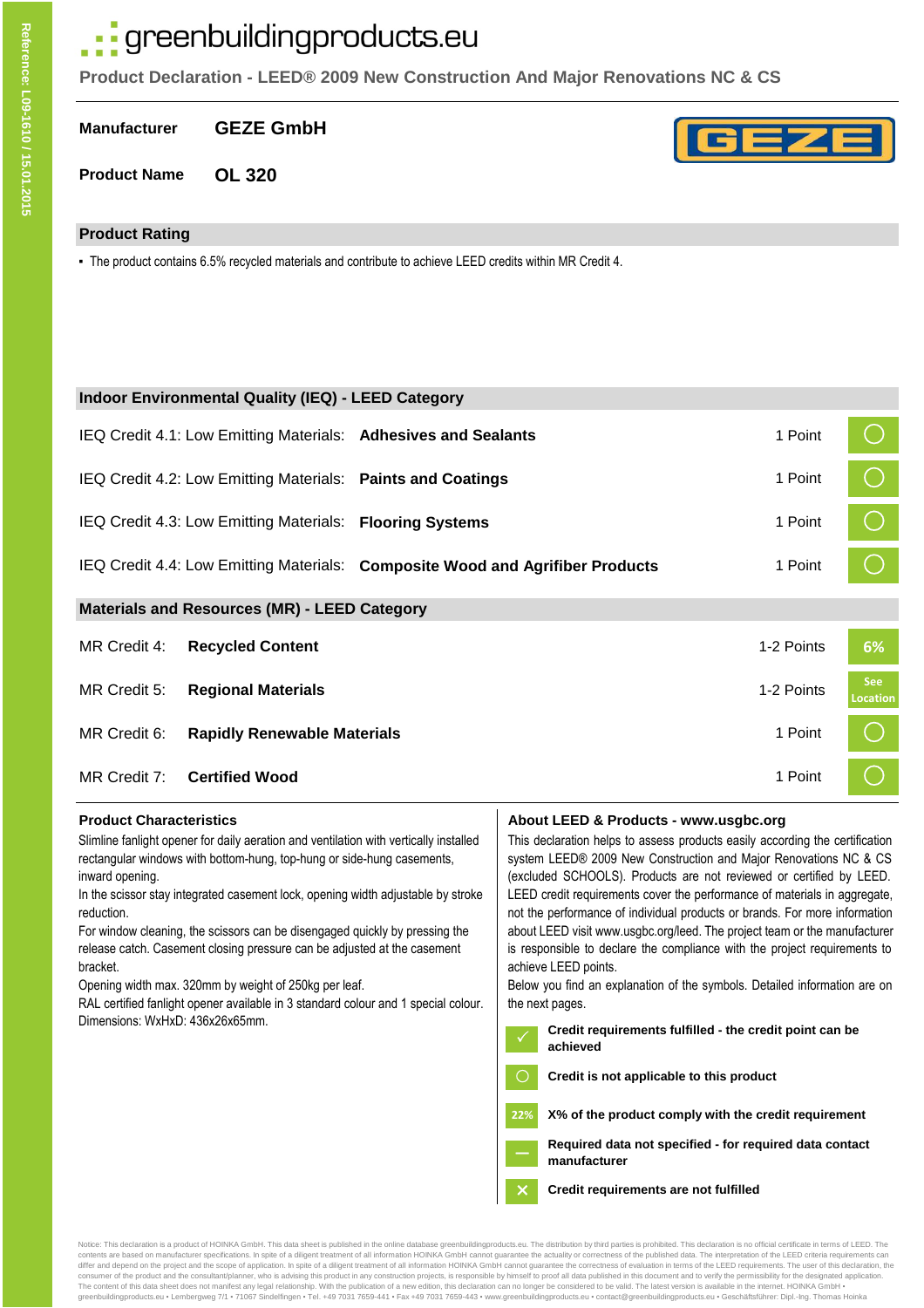# .: greenbuildingproducts.eu

**OL 320**

**Product Declaration - LEED® 2009 New Construction And Major Renovations NC & CS**

**Manufacturer**

**GEZE GmbH**



**Product Name**

|                           | Detailed Rating |              |             |                              |                              |                                        |                      |                            |                            |                                                                                                                                                                 |                           |                              |                                 |
|---------------------------|-----------------|--------------|-------------|------------------------------|------------------------------|----------------------------------------|----------------------|----------------------------|----------------------------|-----------------------------------------------------------------------------------------------------------------------------------------------------------------|---------------------------|------------------------------|---------------------------------|
|                           |                 |              | Mass per    | VOC in                       | Limit in<br>VOC-             |                                        | Composite            | Recycled Content           |                            | Regional Materials                                                                                                                                              |                           | Rapidly                      |                                 |
| $\gtrsim$                 | Product Name    | Manufacturer | $unit*$ [%] | $\overline{\sigma}$          | $\overline{\Theta}$          | Flooring<br>Systems                    | Agrifiber<br>product | Consumer<br>Post-          | Consumer<br>Pre-           | Harvesting/Extraction<br>Location                                                                                                                               | Manufacturing<br>Location | Renewable<br><b>Material</b> | Certified<br>Wood               |
| $\mathbf{z}$              | Steel parts     | GEZE GmbH    | $~26\%$     | $\stackrel{\triangle}{\geq}$ | $\lessgtr$                   | $\lessapprox$                          | $\lessgtr$           | 25%**                      | $0\%$                      | Not specified                                                                                                                                                   | Not specified             | $\lessgtr$                   | $\lessgtr$                      |
| $\boldsymbol{\mathsf{a}}$ | Aluminium       | GEZE GmbH    | $~12.9\%$   | $\stackrel{\triangle}{\geq}$ | $\stackrel{\triangle}{\geq}$ | $\leq$                                 | $\lessgtr$           | specified<br><b>b</b> d    | specified<br>$\frac{1}{2}$ | Not specified                                                                                                                                                   | Not specified             | $\lessgtr$                   | $\lessgtr$                      |
| $\boldsymbol{\mathsf{z}}$ | Zinc die-cast   | GEZE GmbH    | $~134.3\%$  | $\stackrel{\triangle}{\geq}$ | $\lessgtr$                   | $\stackrel{\textstyle\triangle}{\geq}$ | $\lessgtr$           | specified<br>$\frac{1}{2}$ | specified<br>$\frac{1}{2}$ | Not specified                                                                                                                                                   | Not specified             | $\lessgtr$                   | $\lessgtr$                      |
| $\boldsymbol{z}$          | Plastics        | GEZE GmbH    | $~10^{6}$   | $\stackrel{\leq}{\geq}$      | $\lessgtr$                   | $\leq$                                 | $\lessgtr$           | specified<br>$\frac{1}{2}$ | specified<br>$\frac{1}{2}$ | Not specified                                                                                                                                                   | Not specified             | $\lessgtr$                   | $\lessgtr$                      |
| 45                        | Powder coating  | GEZE GmbH    | $~2.7\%$    | $\stackrel{\triangle}{\geq}$ | $\lessgtr$                   | $\stackrel{\triangle}{\geq}$           | $\lessgtr$           | specified<br>$\frac{1}{2}$ | specified<br>$\frac{1}{2}$ | Not specified                                                                                                                                                   | Not specified             | $\lessgtr$                   | $\frac{\mathbb{A}}{\mathbb{A}}$ |
| $\mathbf{A6}$             |                 |              |             |                              |                              |                                        |                      |                            |                            |                                                                                                                                                                 |                           |                              |                                 |
| 5                         |                 |              |             |                              |                              |                                        |                      |                            |                            |                                                                                                                                                                 |                           |                              |                                 |
| $\mathbf{a}$              |                 |              |             |                              |                              |                                        |                      |                            |                            |                                                                                                                                                                 |                           |                              |                                 |
| $\mathbf{S}$              |                 |              |             |                              |                              |                                        |                      |                            |                            |                                                                                                                                                                 |                           |                              |                                 |
| A10                       |                 |              |             |                              |                              |                                        |                      |                            |                            |                                                                                                                                                                 |                           |                              |                                 |
|                           | OL 320          | GEZE GmbH    | 100.0       |                              |                              |                                        |                      | 6.5%                       | 6.5%                       | If the location of 'Harvesting & Extraction' and<br>'Manufacturing' is within a radius of 500 miles of the<br>project the subproduct contributes to the credit. |                           |                              |                                 |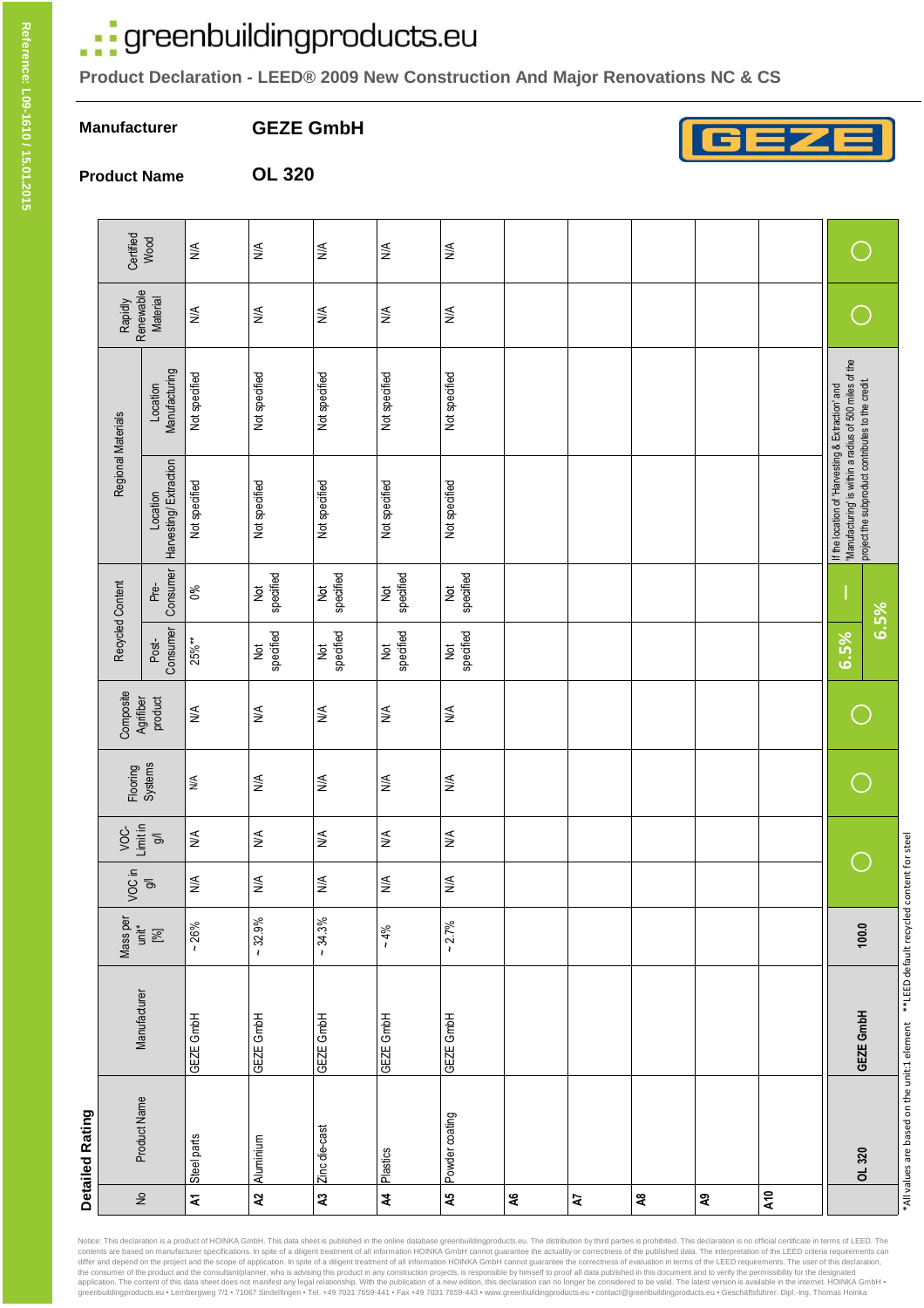# · greenbuildingproducts.eu

**Product Declaration - LEED® 2009 New Construction And Major Renovations NC & CS**

**Manufacturer GEZE GmbH**

**Product Name OL 320**

# **MR Credit 4: Recycled Content (1-2 Points)**

#### **Intent**

To increase demand for building products that incorporate recycled content materials, thereby reducing impacts resulting from extraction and processing of virgin materials.

#### **Requirement**

Use materials with recycled content\* such that the sum of post-consumer\*\* recycled content plus one-half of the pre-consumer\*\*\* content constitutes at least 10%/20% (based on cost) of the total value of the materials in the project.

The minimum percentage materials recycled for each point threshold is as follows:

- 10% Recycled Content -> 1 Point
- 20% Recycled Content -> 2 Points.

Recycled content is defined in accordance with the International Organization of Standards document, ISO 14021 - Environmental labels and declarations - Self-declared environmental claims (Type II environmental labeling).

\*\* Postconsumer material is defined as waste material generated by households or by commercial, industrial and institutional facilities in their role as end-users of the product, which can no longer be used for its intended purpose.

\*\*\* Preconsumer material is defined as material diverted from the waste stream during the manufacturing process. Reutilization of materials (i.e., rework, regrind or scrap generated in a process and capable of being reclaimed within the same process that generated it) is excluded.

#### **Detailed Rating**

| No | <b>Product Name</b> | <b>Manufacturer</b> | Post-            | <b>Recycled Content</b><br>Pre- | <b>Contribution of Product</b>                                                                                                                  |     |
|----|---------------------|---------------------|------------------|---------------------------------|-------------------------------------------------------------------------------------------------------------------------------------------------|-----|
|    |                     |                     | Consumer         | <b>Consumer</b>                 |                                                                                                                                                 |     |
| A1 | Steel parts         | <b>GEZE GmbH</b>    | 25%**            | $0\%$                           | Accountable recycled content according to LEED is 25%<br>(1 x Post-Consumer + 0.5 x Pre-Consumer).<br>**LEED default recycled content for steel | 25% |
| A2 | Aluminium           | <b>GEZE GmbH</b>    | Not<br>specified | Not<br>specified                | No recycled content specified.                                                                                                                  |     |
| A3 | Zinc die-cast       | <b>GEZE GmbH</b>    | Not<br>specified | Not<br>specified                | No recycled content specified.                                                                                                                  |     |
| A4 | Plastics            | <b>GEZE GmbH</b>    | Not<br>specified | Not<br>specified                | No recycled content specified.                                                                                                                  |     |
| A5 | Powder coating      | <b>GEZE GmbH</b>    | Not<br>specified | Not<br>specified                | No recycled content specified.                                                                                                                  |     |

Notice: This declaration is a product of HOINKA GmbH. This data sheet is published in the online database greenbuildingproducts.eu. The distribution by third parties is prohibited. This declaration is no official certifica contents are based on manufacturer specifications. In spite of a diligent treatment of all information HOINKA GmbH cannot guarantee the actuality or correctness of the published data. The interpretation of the LEED criteri consumer of the product and the consultant/planner, who is advising this product in any construction projects, is responsible by himself to proof all data published in this document and to verify the permissibility for the The content of this data sheet does not manifest any legal relationship. With the publication of a new edition, this declaration can no longer be considered to be valid. The latest version is available in the internet. HOI